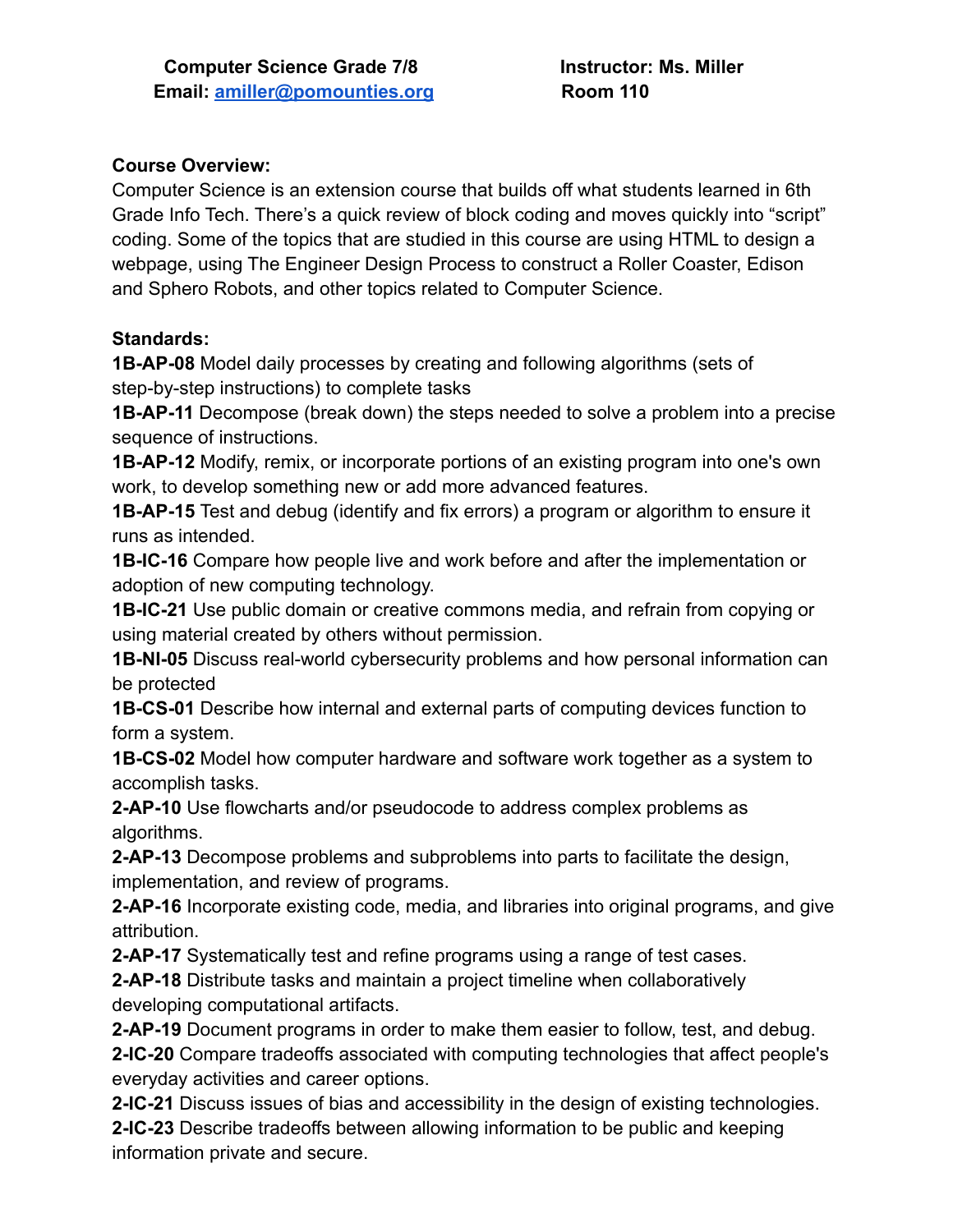**3A-AP-20** Evaluate licenses that limit or restrict use of computational artifacts when using resources such as libraries.

**3A-DA-12** Create computational models that represent the relationships among different elements of data collected from a phenomenon or process.

**3B-DA-05** Use data analysis tools and techniques to identify patterns in data representing complex systems

**MS-ETS1-1.** Define the criteria and constraints of a design problem with sufficient precision to ensure a successful solution, taking into account relevant scientific principles and potential impacts on people and the natural environment that may limit possible solutions.

**MS-ETS1-2.** Evaluate competing design solutions using a systematic process to determine how well they meet the criteria and constraints of the problem.

**MS-ETS1-3.** Analyze data from tests to determine similarities and differences among several design solutions to identify the best characteristics of each that can be combined into a new solution to better meet the criteria for success.

**MS-ETS1-4**. Develop a model to generate data for iterative testing and modification of a proposed object, tool, or process such that an optimal design can be achieved.

# **Course Materials:**

- Code.org
- Code Monkey
- Edison and Sphero Robots
- Materials for building projects (Varies by group)
- Laptop and internet access

# **Course Outline:**

**Week 1-2**

- **● Computer Science Webquest**
- **● Problem Solving Process Activities**

# **Week 3-8**

- **● Introduction to HTML**
- **● Introduction to CSS**
- **● Create Webpage**
- **● Insert and style images**
- **● CSS Rule Sets**
- **● Finalize Webpage**
- **● Peer Review**

# **Week 8-9**

- **● Engineer Design Process**
- **● Design Roller Coaster Project**
- **● Construct Roller Coaster**
- **● Peer Review**